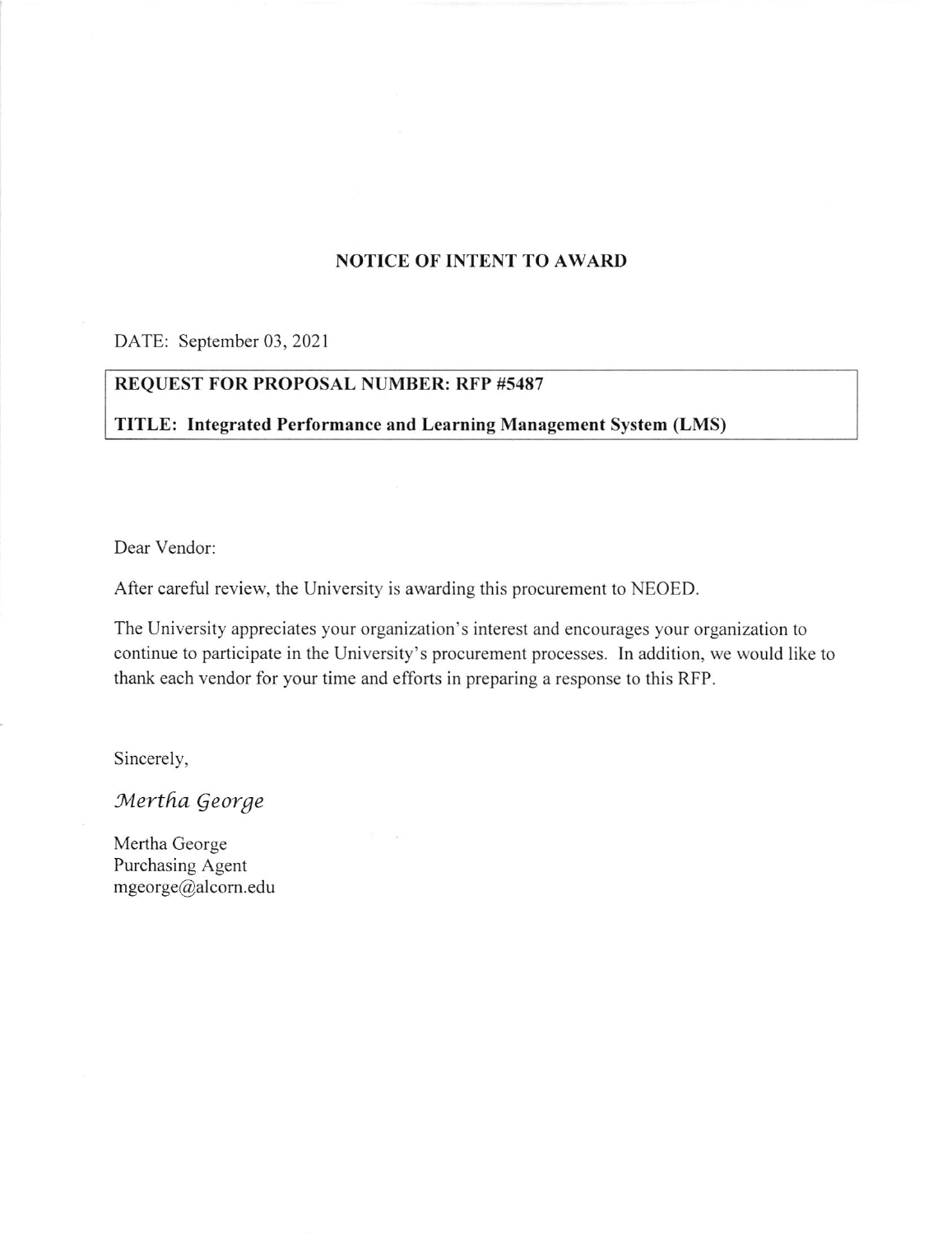# Alcorn State University **RFP# 5487** lntegrated Learning Managements System & Performance Managements System

# Award Report

Participating Proposer:

# GovernmentJobs.com, lnc. (d/b/a NeoEd)

300 Continental Blvd., Suite 565 El Segundo, CA 90245 TIN: 33-0888748

# Services (per submitted proposal):

Established in 1998, GovernmenUobs.com, Inc. began as a job posting board for the public sector. The company introduced its first hosted solution, Insight, into production in 1998 and incorporated in early 2000. In 2012, we began offering its Performance Management Software, Perform, to assist organizations in gauging employees' individual strengths and areas of improvement. Perform allows organizations to maintain full transparency of expectations, building better relationships between employees and managers. In 2017, FirstNet Learning Systems was acquired. We integrated their learning management software with our suite for educational organizations, allowing agencies to seamlessly equip their employees with rich and engaging training content. In 2018, High Line Corporation, a provider of a configurable solution that encompasses all aspects of core HR, payroll, and time and attendance, was also obtained. This HRIS software allows customers to hire and onboard faster, engage their employees to become higher peforming, and reduce overtime and administrative costs. GovernmenUobs.com, Inc, has served over 2,000 public agencies and educational institutions throughout the United States and Canada. In 2020, the NEOED brand was launched. NEOED was created so that there could be an even greater focus on the needs of education HR. The

goal of NEOED is to provide new product and feature enhancements based on research and input received from education HR leaders to understand the pain points specifically impacting education.

NEOED is classified as a Corporation and is led by our CEO Shane Evangelist. NEOED's principal is our Controller John Closs. Our headquarters and support center are based in El Segundo, CA. Additional corporate offices are located in Draper, UT; Denver, CO; Jacksonville, FL; Split, Croatia.

With two decades of experience, we are confident that our proposal will demonstrate our complete understanding of the current processes and objectives and can deliver a proven system and methodology that will meet and exceed expectations of ASU. We currently work with more than 6,000 customers across the country. In addition to our nationwide customer base, NEOED is the only vendor that can offer direct access to regional users of our platforms.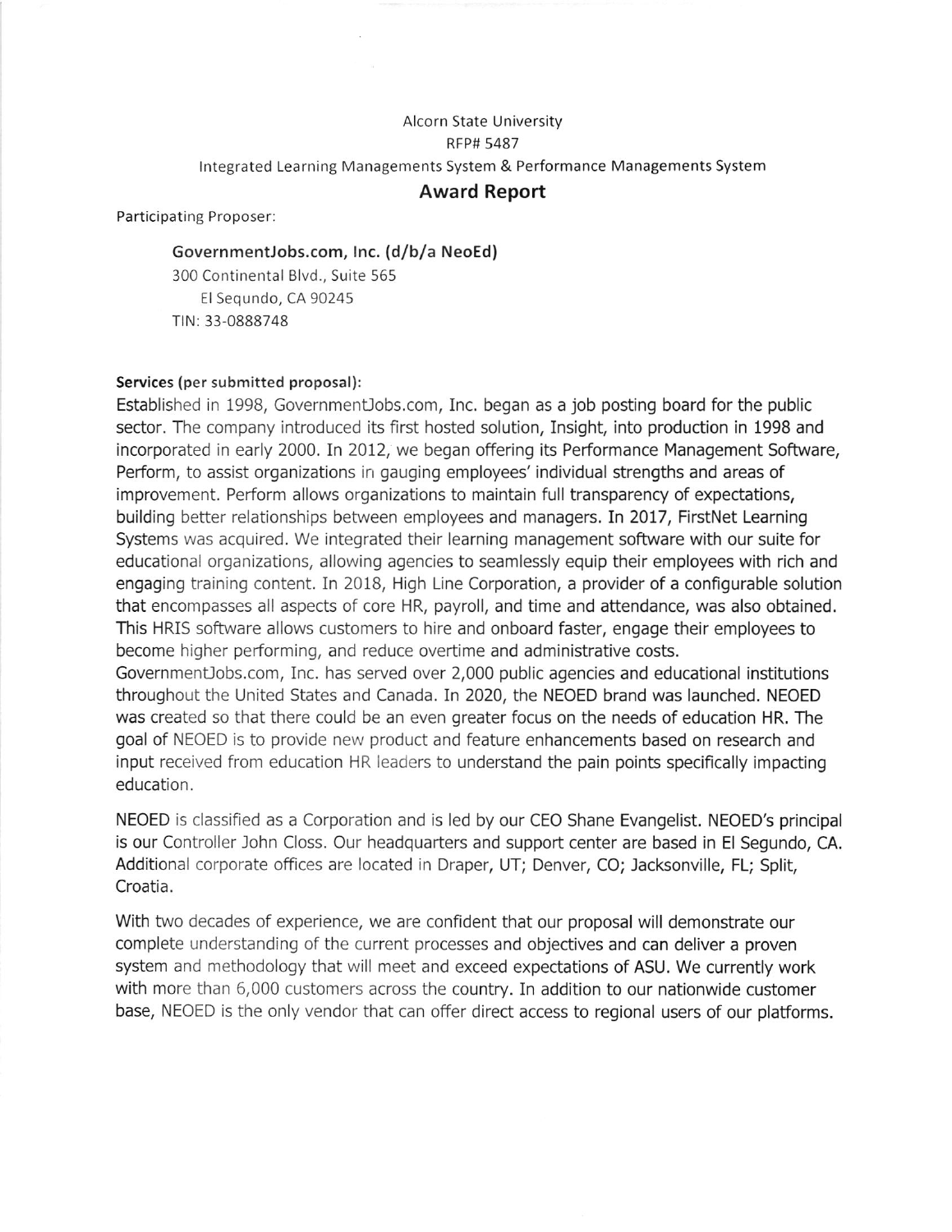#### Fee Proposal:

#### Year 1

| <b>Service Description</b> | Start<br>Date | <b>End Date</b> | <b>Term Price</b> |  |
|----------------------------|---------------|-----------------|-------------------|--|
| Perform License            |               |                 | \$0.00            |  |
| Learn License              |               |                 | \$0.00            |  |
| Year 1 Total               |               |                 | \$0.00            |  |

### Year I

| <b>Service Description</b> | <b>Start</b><br>Date | <b>End Date</b> | <b>Term Price</b> |
|----------------------------|----------------------|-----------------|-------------------|
| <b>Perform Training</b>    |                      |                 | \$1,250.00        |
| Perform Setup              |                      |                 | \$1,750.00        |
| Learn Training             |                      |                 | \$1,000.00        |
| Learn Training             |                      |                 | \$1,000.00        |
| Year 1 Total               |                      |                 | \$5,000.00        |

### Year 2

| <b>Service Description</b> | Start<br>Date | <b>End Date</b> | <b>Term Price</b> |  |
|----------------------------|---------------|-----------------|-------------------|--|
| Perform License            |               |                 | \$19,330.97       |  |
| Learn License              |               |                 | \$24,485.90       |  |
| Year 2 Total               |               |                 | \$43,816.87       |  |

#### Year 3

| <b>Service Description</b> | Start<br>Date | <b>End Date</b> | <b>Term Price</b> |
|----------------------------|---------------|-----------------|-------------------|
| Perform License            |               |                 | \$21,478.86       |
| Learn License              |               |                 | \$27,206.56       |
| Year 3 Total               |               |                 | \$48,685.42       |

TOTAL \$97,502.29

## Terms and Conditions

1. Agreement. This Ordering Document and the Services purchased herein are expressly conditioned upon the acceptance by Customer of the terms of the NEOGOV Services Agreement either affixed hereto or the version most recently published prior to execution of this Ordering Form available at https://www. neogov.com/service-specifications. Unless otherwise stated, all capitalized terms used but not defined in this Order Form shall have the meanings given to them in the NEOGOV Services Agreement.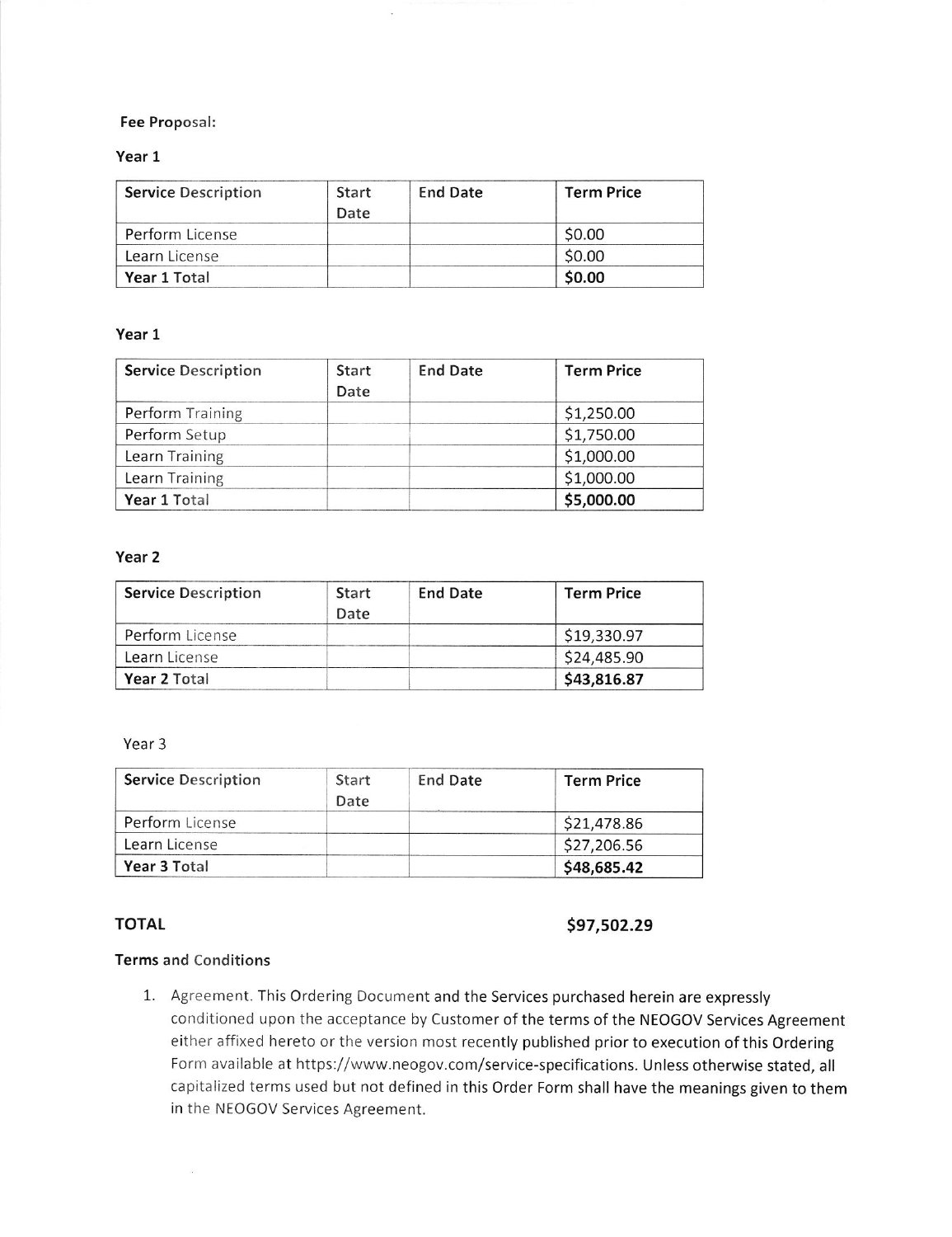- 2. Effectiveness & Modification. Neither Customer nor NEOGOV will be bound by this Ordering Document until it has been signed by its authorized representative (the "Effective Date"). Unless otherwise stated in this Ordering Document, all SaaS Subscriptions shall commence on the Effective Date. This Ordering Document may not be modified or amended except through a written instrument signed by the parties.
- 3. Summary of Fees. Listed above is a summary of Fees under this Order. Once placed, your order shall be non-cancelable and the sums paid nonrefundable, except as provided in the Agreement.
- 4. Order of Precedence. This Ordering Document shall take precedence in the event of direct conflict with the Services Agreement, applicable Schedules, and Service Specifications.

5.

Special Conditions: 36 month term

Recommendation: NeoEd

Rationale for Recommendation Provision of all required system features Reasonable cost for services to be rendered